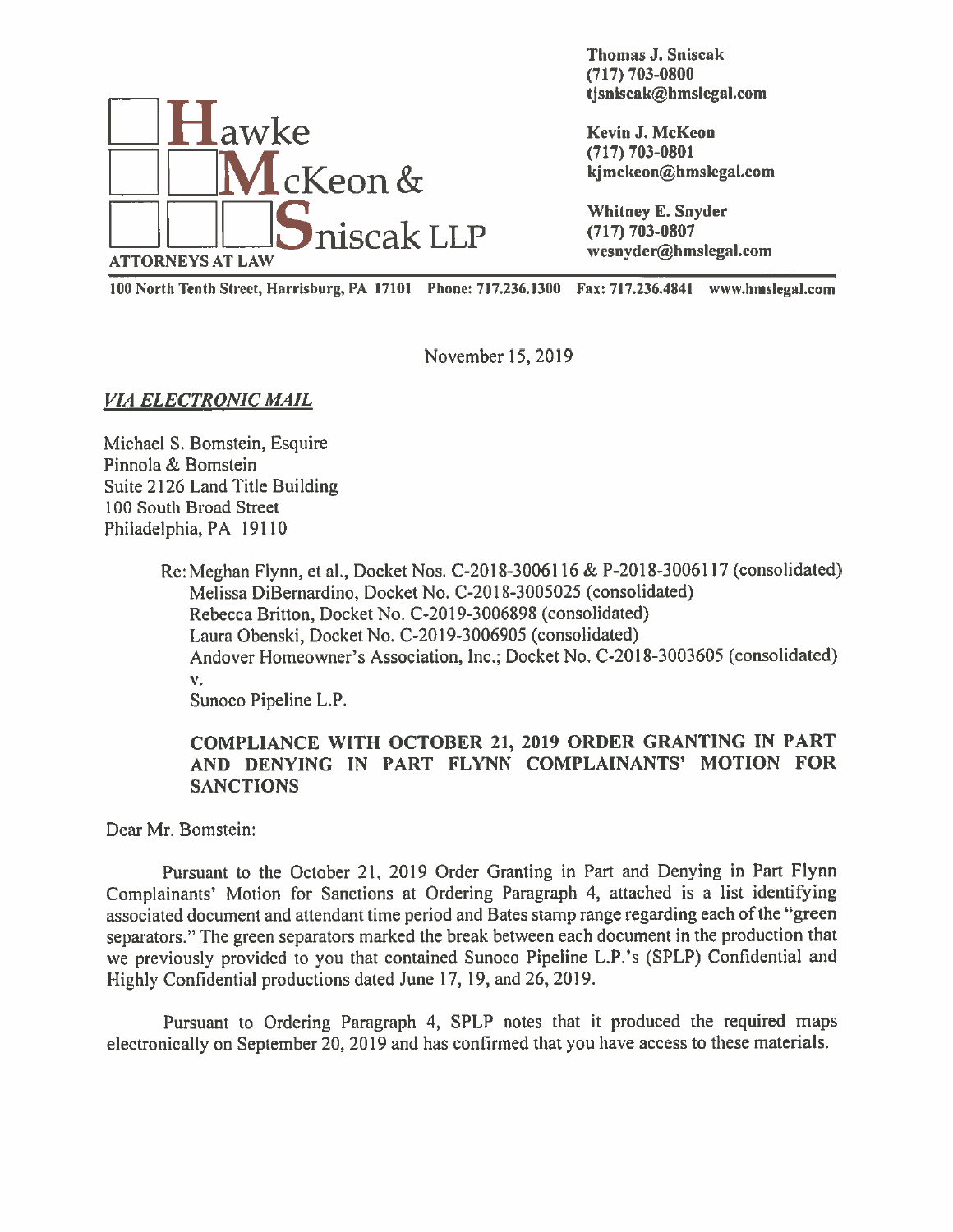Michael S. Bomstein, Esquire November 15, 2019 Page 2

Should you have any questions, please contact the undersigned.

Very truly yours,

Wre

Thomas J. Sniscak Kevin J. McKeon Whitney E. Snyder Counsel for Sunoco Pipeline L.P.

WES/das

Enclosure

cc: Honorable Elizabeth Barnes (by email — letter and COS only) Rosemary Chiavetta. Secretary (by electronic filing — letter and COS only) Per Certificate of Service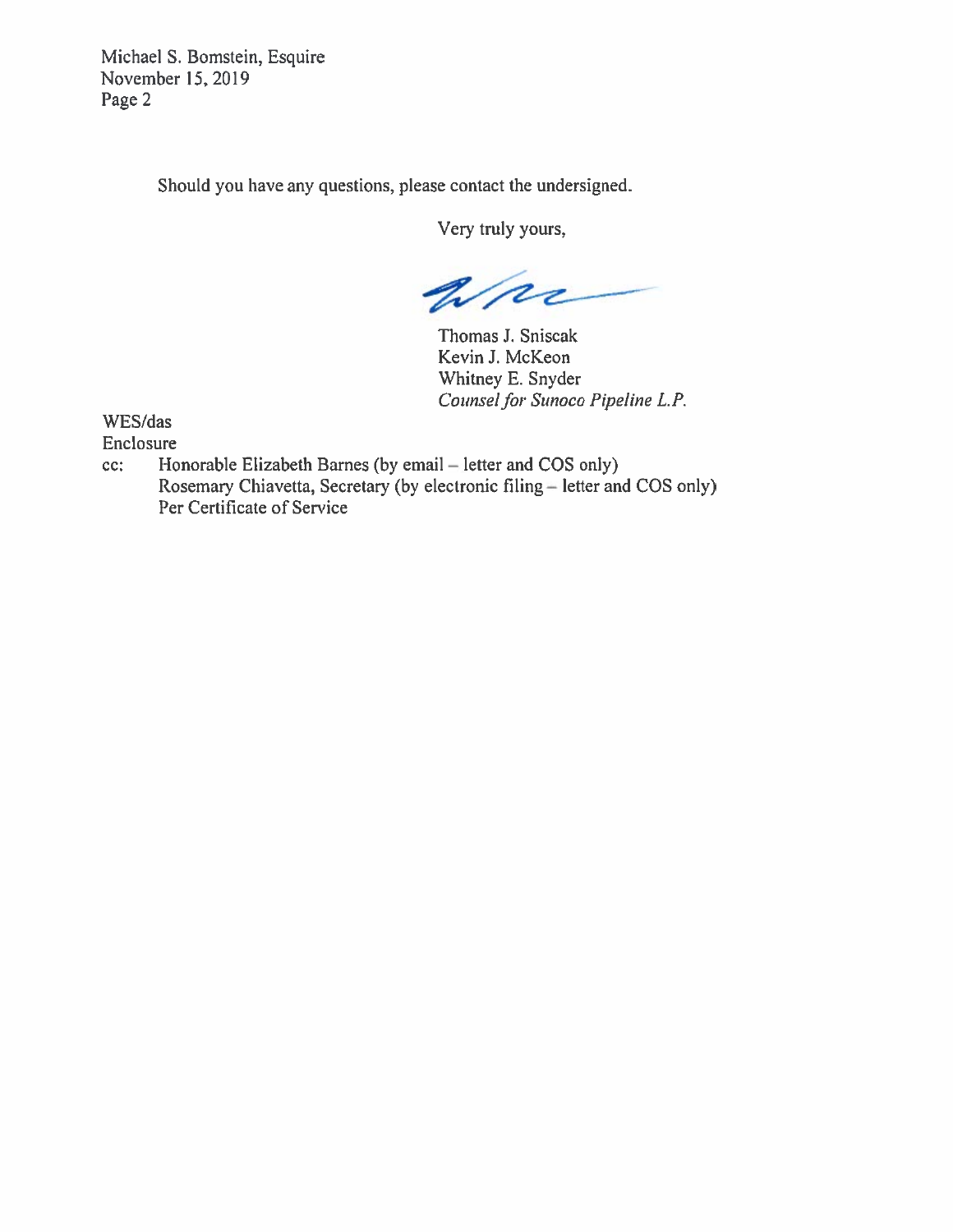## **CERTIFICATE OF SERVICE**

I hereby certify that I have this day served a true copy of the forgoing document upon the

persons listed below in accordance with the requirements of  $\S$  1.54 (relating to service by a party).

## **VIA ELECTRONIC MAIL**

Michael S. Bomstein, Esquire Pinnola & Bomstein Suite 2126 Land Title Building 100 South Broad Street Philadelphia, PA 19110 mbomstein@gmail.com

Counsel for Flynn et al. Complainants

Anthony D. Kanagy, Esquire Garrett P. Lent, Esquire Post & Schell PC 17 North Second Street, 12<sup>th</sup> Floor akanagy@postschell.com glent@postschell.com

Counsel for Intervenor Range Resources - Appalachia LLC

Erin McDowell, Esquire 3000 Town Center Blvd. Canonsburg, PA 15317 emcdowell@rangeresources.com

Counsel for Range Resources Appalachia

Rich Raiders, Esquire Raiders Law 606 North 5<sup>th</sup> Street Reading, PA 19601 rich@raiderslaw.com

Counsel for Andover Homeowner's Association, Inc.

Vincent M. Pompo Guy A. Donatelli, Esq. 24 East Market St., Box 565 West Chester, PA 19382-0565 vpompo@lambmcerlane.com gdonatelli@lambmcerlane.com

**Counsel for Intervenors** West Whiteland Township, Downingtown Area School District, Rose Tree Media School District

Leah Rotenberg, Esquire Mays, Connard & Rotenberg LLP 1235 Penn Avenue, Suite 202 Wyomissing, PA 19610 rotenberg@mcr-attorneys.com

**Counsel for Intervenor** Twin Valley School District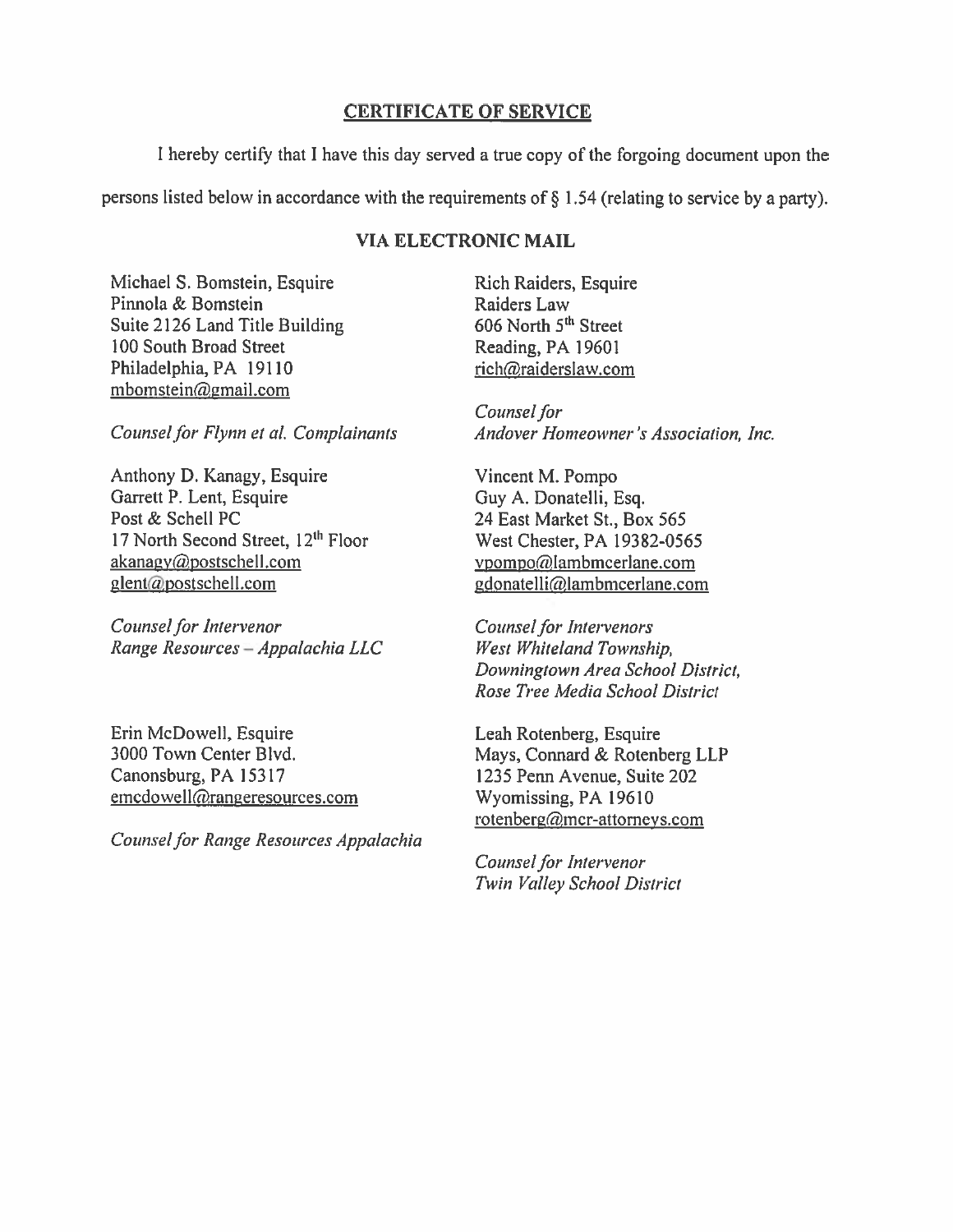Margaret A. Morris, Esquire Reger Rizzo & Darnall LLP Cira Centre, 13<sup>th</sup> Floor 2929 Arch Street Philadelphia, PA 19104  $mmorris@regerlaw.com$ 

Counsel for Intervenors East Goshen Township and County ofChester Mark L. Freed Joanna Waldron Curtin & Heefner LP 2005 5. Easton Road, Suite 100 Doylestown, PA 18901 mlf@curtinheefner.com  $iaw@cutinheefner.com$ 

Counsel for Intervenor Uwchlan Township

Josh Maxwell Mayor of Downingtown 4 W. Lancaster Avenue Downingtown, PA 19335  $jmaxwell$ @downingtown.org

Pro se Intervenor

James C. Dalton, Esquire Unruh Turner Burke & Frees P.O. Box 515 West Chester, PA 19381-0515 jdalton@utbf.com

Counsel for West Chester Area School District, Chester County, Pennsylvania Virginia Marcille-Kerslake 103 Shoen Road Exton,PA 19341 vkerslake@gmail.com

Pro Se Intervenor

James R. Flandreau Paul, Flandreau & Berger, LLP 320 W. Front Street Media, PA 19063 jflandreau@pfblaw.com

Counsel for Intervenor Middletown Township

Thomas Casey 1113 Windsor Dr. West Chester, PA 19380  $T\text{casev}$ legal $@$ gmail.com

Pro se Intervenor

Patricia Sons Biswanger, Esquire 217 North Monroe Street Media, PA 19063 patbiswanger@gmail.com

Counsel for County of Delaware

Melissa DiBernardino 1602 Old Orchard Lane West Chester, PA 19380  $lissdibernardino@gmail.com$ 

Pro se Complainant

Joseph Otis Minott, Esquire Alexander 0. Bomstein, Esquire Ernest Logan Welde, Esquire Kathryn L. Urbanowicz, Esquire Clean Air Council 135 South 19th Street, Suite 300 Philadelphia, PA 19103 Joe minott@cleanair.org abomstein@cleanair.org lwelde@cleanair.org kurbanowicz@cleanair.org